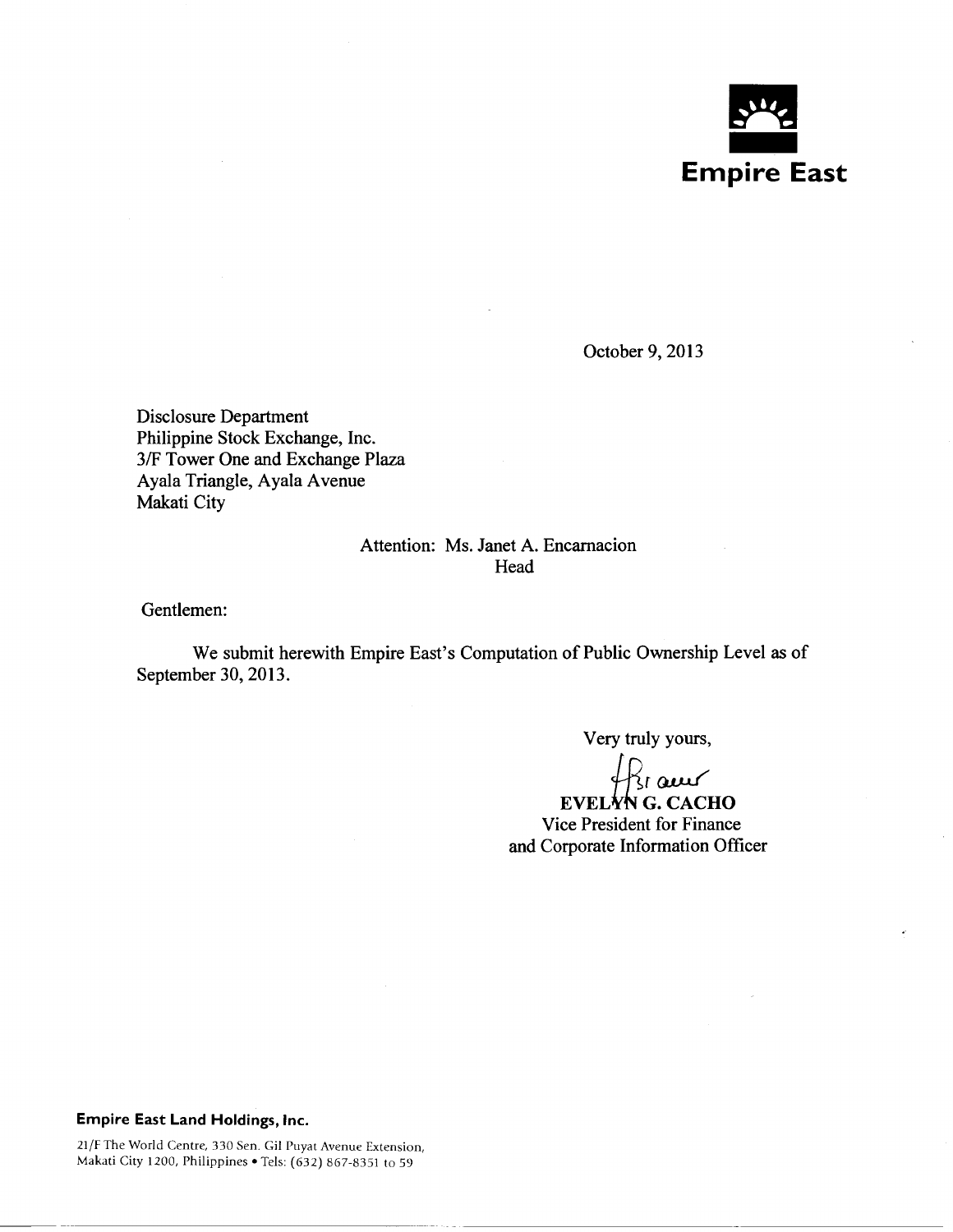### EMPIRE EAST LAND HOLDINGS, INC. Computation of Public Ownership Level as of September 30, 2013

### Number of Issued Common Shares Less: Number of Treasury Shares

 $\hat{\phantom{a}}$ 

 $\overline{a}$ 

Number of Issued and Outstanding Common Shares Less:

|                                                                          | % to total<br><b>Outstanding Common Shares</b> | <b>Number</b><br>of Common Shares |            |
|--------------------------------------------------------------------------|------------------------------------------------|-----------------------------------|------------|
| <b>Directors</b>                                                         |                                                |                                   |            |
| Chairman Andrew L. Tan                                                   | 0.16542278%                                    | 24,277,777                        |            |
| Dir. Gerardo C. Garcia                                                   | 0.00433543%                                    | 636,277                           |            |
| Dir. Anthony Charlemagne C. Yu                                           | 0.00000001%                                    | 1                                 |            |
| Dir. Katherine L. Tan                                                    | 0.00000001%                                    | 1                                 |            |
| Dir. Alejo L. Villanueva, Jr.                                            | 0.00000001%                                    | 1                                 |            |
| Dir. Enrique Santos L. Sy                                                | 0.00008103%                                    | 11,892                            |            |
| Dir. Evelyn G. Cacho<br>Sub-total                                        | 0.00024012%<br>0.17007938%                     | 35,240                            | 24,961,189 |
| <b>Officers</b>                                                          |                                                |                                   |            |
| Anthony Charlemagne C. Yu<br>President                                   | $(0.00000001\%)$                               | (1)                               |            |
| Ricky S. Libago<br><b>SVP for Property Development</b>                   | (0%)                                           | (0)                               |            |
| Antonio E. Llantada, Jr.<br>VP for Audit & Mgt. Services                 | 0.00063049%                                    | 92,532                            |            |
| Ricardo B. Gregorio<br><b>VP for Human Resources</b><br>/Admin. Services | (0%)                                           | (0)                               |            |
| Evelyn G. Cacho<br><b>VP</b> for Finance                                 | (0.00024012%)                                  | (35, 240)                         |            |
| Jhoanna Lyndelou T. Llaga<br><b>VP for Marketing</b>                     | (0%)                                           | (0)                               |            |
| Giovanni C. Ng<br><b>Treasurer</b>                                       | (0%)                                           | (0)                               |            |
| Dennis E. Edaño<br><b>Corporate Secretary</b>                            | (0%)                                           | (0)                               |            |
| Celeste Z. Sioson<br>Asst. Corporate Secretary                           | (0%)                                           | (0)                               |            |
| Sub-total                                                                | 0.00063049%                                    |                                   | 92,532     |

14,803,455,238 127,256,071

14,676,199,167